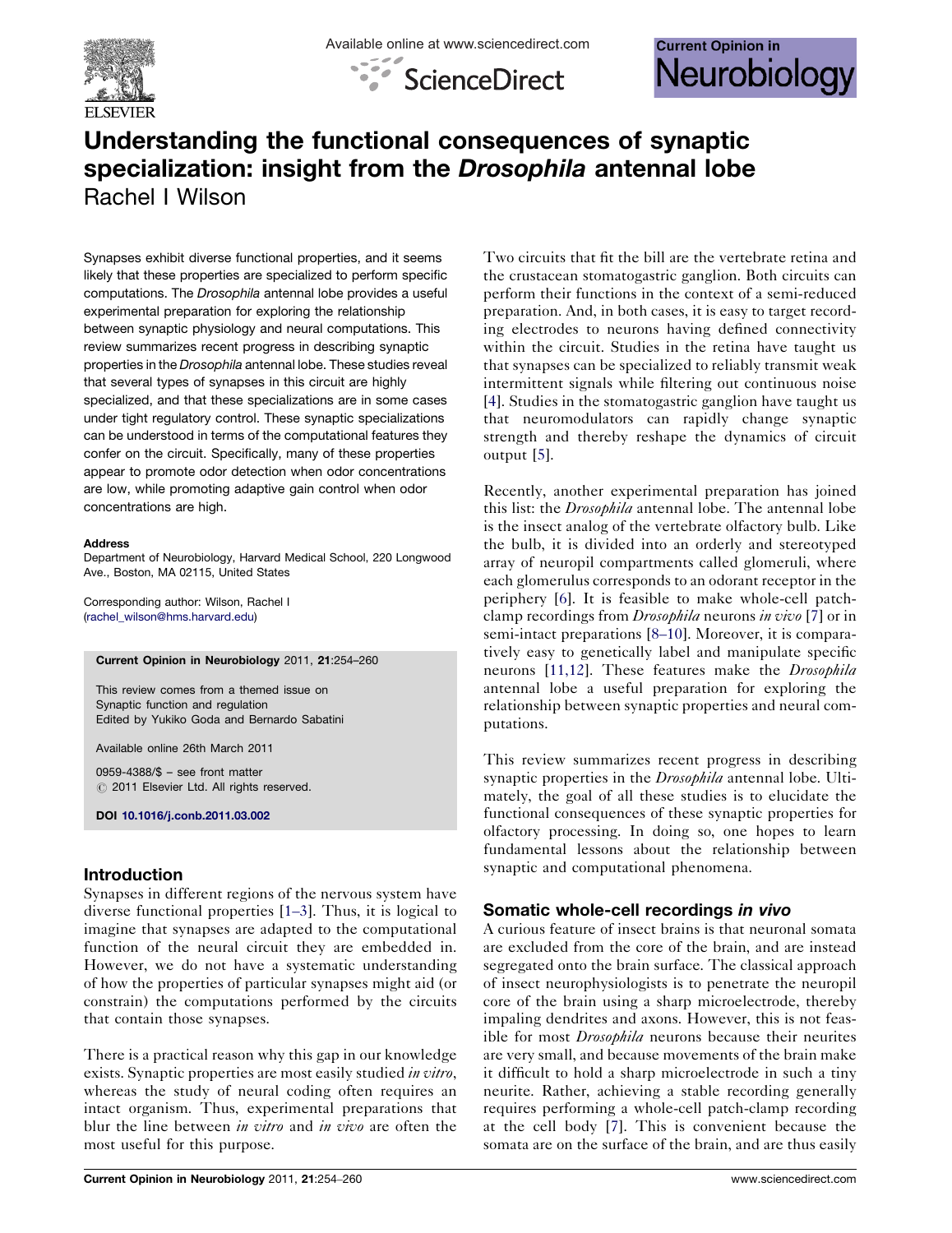



In vivo whole-cell patch-clamp recording from Drosophila neurons. (A) Spontaneous EPSCs in a Drosophila antennal lobe PN. (B) Miniature EPSCs in a Drosophila antennal lobe PN. Adapted from Kazama and Wilson [[15](#page-5-0)<sup>•</sup>].

visible with the conventional optics found on a typical brain-slice patching rig.

However, the strange morphology of insect neurons means that the soma is also a rather passive witness to electrical events. The soma is simply a ball of membrane which is connected by a single neurite to the rest of the cell. Synapses are distant from the soma [[13](#page-5-0)], and the spike initiation zone may also be distant [\[14](#page-5-0)]. Given this unusual anatomy, it is worth asking whether synaptic signals can be measured at high resolution in somatic recordings.

Fortunately, the answer is yes, at least for the principal neurons of the *Drosophila* antennal lobe. Although postsynaptic sites are located about a length constant away from the cell body [[14\]](#page-5-0), synaptic currents are easily visible [\[15](#page-5-0)<sup>°</sup>] (Figure 1A). Indeed, when action potentials are blocked with tetrodotoxin, miniature excitatory postsynaptic currents (EPSCs) can be readily resolved in these recordings [\[15](#page-5-0)<sup>\*</sup>[,16](#page-5-0)] (Figure 1B). Thus, somatic whole-cell recordings can provide a detailed picture of synaptic signals in these neurons.

#### Properties of unitary afferent synapses

Afferent input to the antennal lobe comes from olfactory receptor neurons (ORNs). Like most Drosophila neurons, ORNs are cholinergic [\[17](#page-5-0)]. Each ORN expresses one (or occasionally) two odorant receptor genes, and all the ORNs that express the same gene project to the same glomerulus [\[6](#page-5-0)] (Figure 2). There they make nicotinic synapses with projection neurons (PNs), which in turn Figure 2



Organization of the Drosophila antennal lobe circuit. All the ORNs that express the same odorant receptor project to the same glomerulus in the antennal lobe. There, they make excitatory synapses with PNs. Glomeruli are also interconnected by LNs. Because most odor stimuli elicit activity in multiple ORN types, the odor response of a PN may reflect both direct input from its cognate ORNs and lateral input from other glomeruli.

send axons to higher brain regions [[17\]](#page-5-0). Most PNs are postsynaptic to a single glomerulus.

Synapses from ORNs onto PNs are remarkable in several respects [\[15](#page-5-0)<sup>°</sup>]. First, these synapses are quite strong: unitary excitatory synaptic potentials (uEPSPs) arising from these synapses measure 5–7 mV at the soma. Second, these synapses are also quite reliable, with an average coefficient of variation of 0.16. Together, these observations imply that each spike releases many vesicles of neurotransmitter onto each postsynaptic cell. Consistent with this, multiple probability fluctuation analysis reveals that each unitary synapse contains dozens of release sites, each with a basal release probability of  $\sim 0.8$ .

A high basal release probability means that synaptic vesicles should be easily depleted from this synapse. Thus, it is not surprising that this synapse shows strong short-term depression [\[15](#page-5-0)<sup>°</sup>]. Short-term depression is linearly correlated with a change in the  $1/CV<sup>2</sup>$  (CV, coefficient of variation) of uEPSC amplitudes, consistent with a presynaptic locus.

Interestingly, the properties of this synapse are regulated to produce a stereotyped, large uEPSP amplitude, regard-less of the identity of the PN [\[15](#page-5-0)<sup>°</sup>]. This is notable because different PNs have dendritic arbors of different sizes. It turns out that uEPSC sizes are several-fold larger in PNs having large dendritic arbors, as compared to PNs having small dendritic arbors. Presumably, large uEPSCs compensate for lower dendritic input resistance in these cells to produce a standard uEPSP amplitude which is uniform across PNs.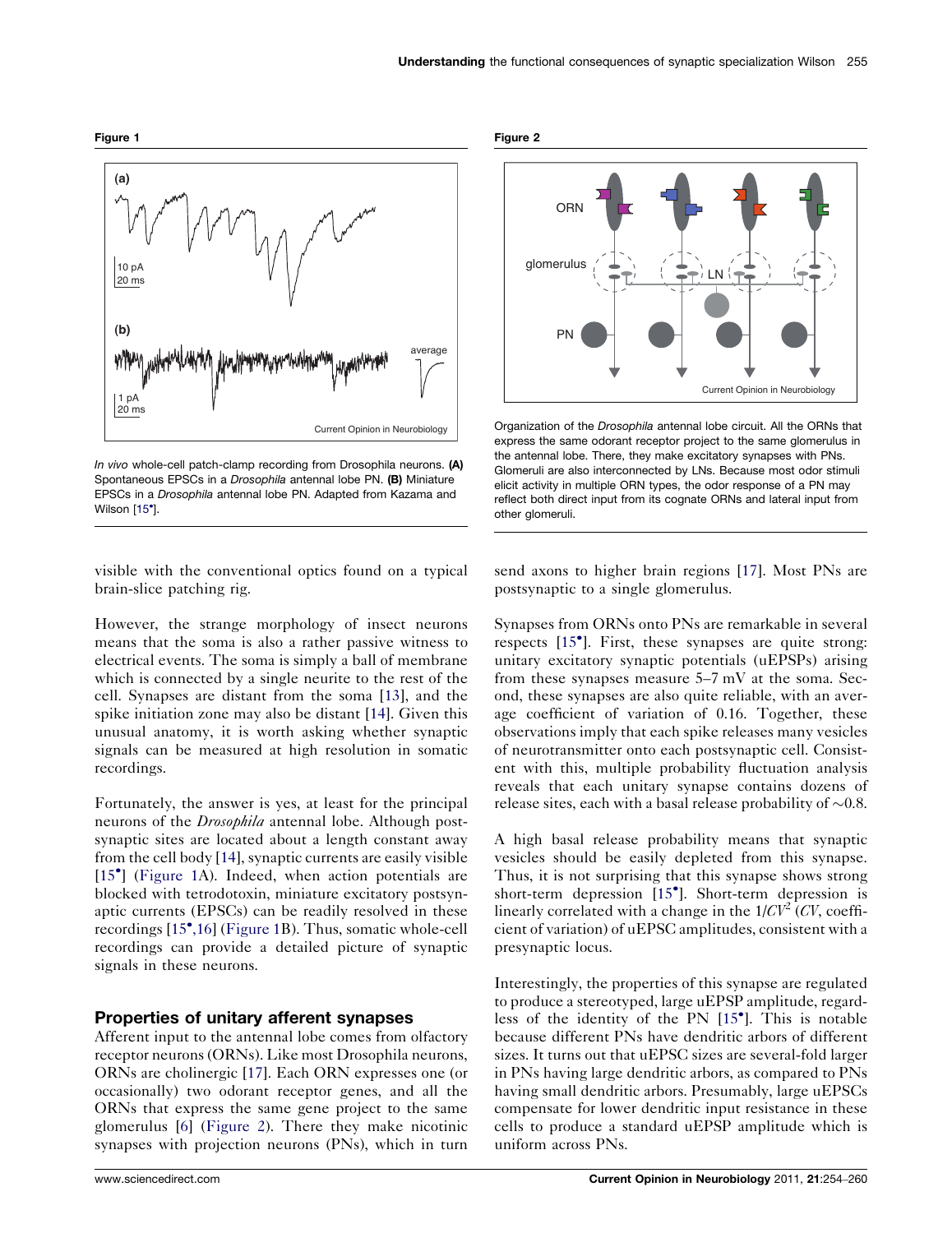These results suggest that a homeostatic process controls uEPSC amplitude in PNs. This hypothesis would predict that changing PN input resistance should produce a compensatory change in uEPSC amplitude. Indeed, if PNs are engineered to overexpress an inwardly rectifying potassium channel, their input resistance falls by half, but unitary EPSCs are correspondingly potentiated [[15](#page-5-0)<sup>°</sup>]. Thus, the properties of ORN-to-PN synapses are not only specialized, but also under tight control.

## Connectivity at afferent synapses

On average, each glomerulus contains the axons of  $\sim 50$ ORNs and the dendrites of several PNs [[17\]](#page-5-0). These are sometimes called 'sister' ORNs and sister PNs. In principle, sister PNs might receive input from nonoverlapping populations of sister ORNs. Alternatively, each PN might receive input from every ORN that projects to its glomerulus.

The answer to this question can be deduced by recording spontaneous synaptic currents simultaneously from sister PNs. ORNs fire spontaneously even in the absence of odors. Because the ORN-to-PN synapse never fails, each ORN spike reliably produces a synaptic event in every postsynaptic PN. This means that the fraction of ORN inputs that are shared among sister PNs can be inferred from the fraction of spontaneous EPSCs that occur synchronously in the two cells.

As it turns out, virtually all spontaneous EPSCs occur synchronously in sister PNs [[18\]](#page-5-0). This means that each PN receives convergent input from all sister ORNs. Conversely, it also means that each ORN axon branches to contact every sister PN in its target glomerulus. Given that the strength of these synapses is also evidently tightly regulated, this result implies a high degree of precision in the developmental wiring of this circuit.

## Functional consequences of afferent synapse properties

ORN-to-PN synapses clearly have specialized properties, and these properties are regulated rather than accidental. What, then, are these synapses specialized for?

It might be argued that the most challenging task in sensory perception is simply detecting the stimulus in conditions where the stimulus is weak. Just as retinal synapses are specialized to transmit information about single photons [\[4](#page-5-0)], ORN-to-PN synapses in the *Drosophila* antennal lobe may be specialized to transmit information about encounters with weak odor stimuli. It is not difficult to see how the properties of ORN-to-PN synapses would favor detection. Maximal convergence of afferents and high quantal content should together mean that each ORN spike produces a reliably large depolarization in each sister PN. Homeostatic control of uEPSCs may confer robustness on this connection, thereby ensuring that the synapse is strong enough.

Of course, the problem is not to detect ORN spikes per se, but rather to detect odor-evoked spikes on a background of noisy spontaneous ORN spikes. Here, the convergence of sister ORNs is important. About three synchronous ORN spikes are needed to drive a PN above threshold [[14\]](#page-5-0), but synchronous ORN spikes are relatively rare in the absence of odors [\[18](#page-5-0)]. By pooling input from a large number of ORNs having uncorrelated spontaneous spikes but correlated odor-evoked spikes, PNs should be able to maximize their signal-to-noise ratio [[19](#page-5-0)].

Short-term depression at ORN-to-PN synapses also has important functional consequences. First, it means that PN spike trains disproportionately emphasize the onset of odor encounters [\[20](#page-5-0)]. Because of this, the PN response can actually peak earlier than the ORN response [[20](#page-5-0)]. In this sense, the PN response is speedier. This type of speeding also occurs in the retina [\[4](#page-5-0)], where it helps explain why visual perception is fast although phototransduction is slow.

Another functional consequence of short-term depression at ORN-to-PN synapses is that it creates a so-called 'compressive nonlinearity' in the relationship between ORN and PN firing rates [\(Figure 3A](#page-3-0)). Because the ORNto-PN synapse is strong, and because many ORNs converge onto each PN, this relationship has a high gain when ORN firing rates are low. Conversely, because the ORN-to-PN synapse depresses at high spike rates, this relationship has a low gain when ORN firing rates are high [\(Figure 3](#page-3-0)).

This compressive nonlinearity is potentially useful because it allocates PN coding space disproportionately to weak ORN responses. Weak ORN responses are more common than strong ORN responses [[21\]](#page-5-0). Thus, it makes sense to allocate the lion's share of the PN dynamic range to encoding weak ORN responses. Disproportionately high gain in this regime should accentuate the subtle differences among weak ORN odor responses, thereby improving stimulus discrimination even after these responses are contaminated by noise in higher brain regions [[20\]](#page-5-0). Indeed, implementing this compressive nonlinearity in a model improves the ability of a linear classifier to discriminate between different odor stimuli in the context of noise, where the inputs to the model are the recorded spiking responses of ORNs [\[22,23\]](#page-5-0).

## Properties of synaptic inhibition

PNs are not the only neurons in the antennal lobe. Antennal lobe glomeruli are also interconnected by a network of local interneurons (LNs), most of which are GABAergic [24–[29\]](#page-5-0). LNs lack an axon and so exert their effects through dendrodendritic synapses [\[17](#page-5-0)].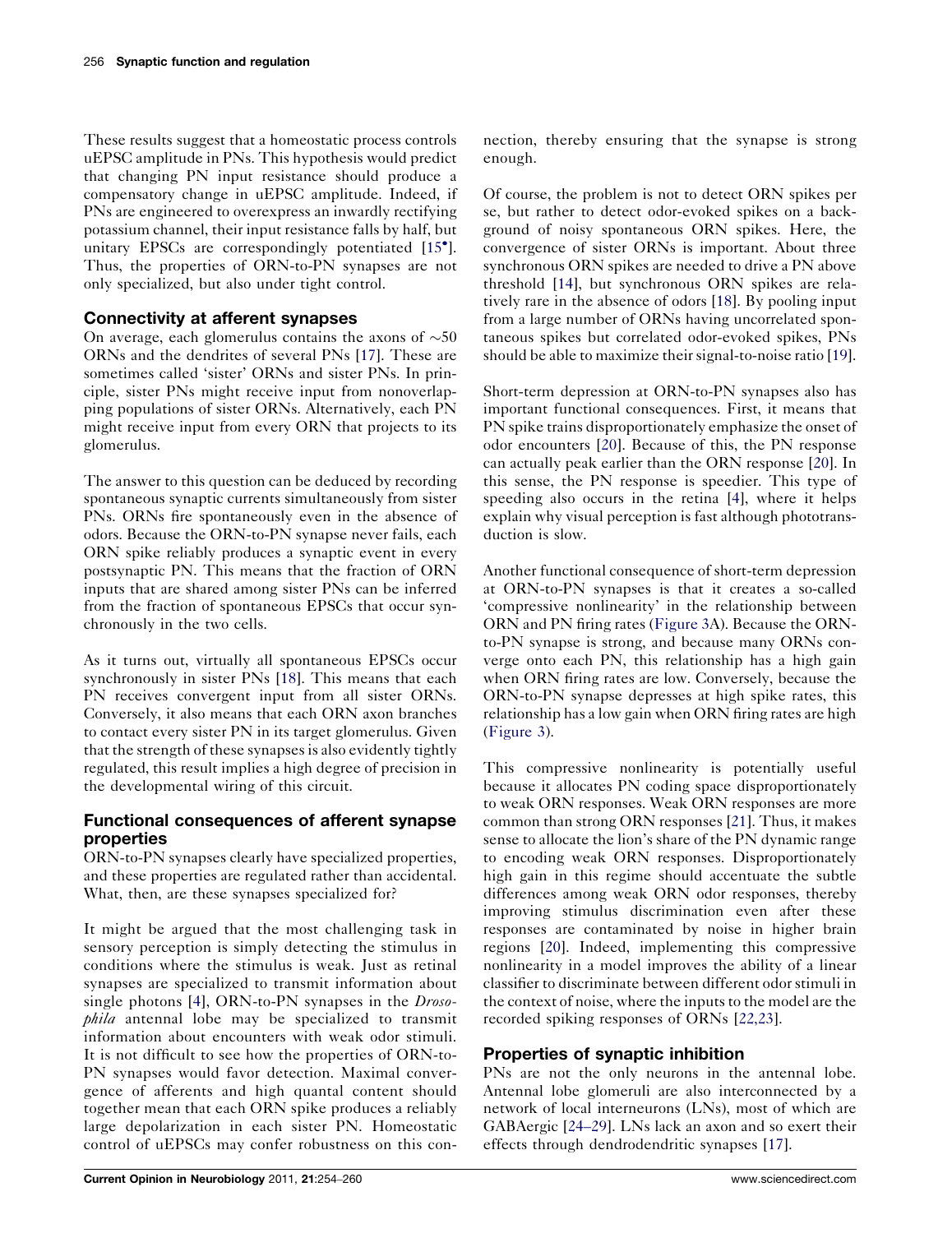<span id="page-3-0"></span>

The relationship between ORN and PN responses. These curves schematize the relationship between the odor-evoked firing rate of an ORN, and the firing rate of its postsynaptic PN in response to the same odor stimuli. (A) When only one ORN type is active, the response of postsynaptic PNs rises steeply and saturates at moderate levels of ORN input. This is thought to be due, at least in part, to short-term synaptic depression at ORN-to-PN synapses. (B) When many ORN types are active, lateral inhibition decreases the strength of ORN-to-PN synapses. This disproportionately inhibits PN responses to weak levels of direct ORN input. This makes it more difficult to drive PNs to saturation, without changing the level at which their responses saturate. This process is termed 'input gain control'. (C) In principle, gain control might instead uniformly decrease the responses of PNs to all levels of afferent input. This form of gain control is termed 'response gain control'. Adapted from Olsen et al. [[23\]](#page-5-0).

One target of synaptic inhibition is the PN dendrite. PNs express both GABA-A and GABA-B receptors, and are inhibited by GABA [[24\]](#page-5-0). Paired whole-cell recordings from LNs and PNs reveal reciprocal connections between these neurons. LNs inhibit PNs via GABAergic synapses, and conversely PNs excite LNs via cholinergic synapses [\[7,30](#page-5-0)°[,31](#page-5-0)°]. PN recordings also sometimes show membrane potential oscillations suggestive of oscillatory GABAergic inhibition [[32\]](#page-6-0).

However, inhibitory control of PN dendrites appears to be relatively weak. Instead, the major locus of synaptic inhibition in this circuit seems to be the ORN axon terminal. Evidence for this comes from experiments where ORN connections are selectively removed from just a few PNs. In this situation, when ORN input to a PN is absent, it is difficult to detect almost any lateral inhibition from surrounding glomeruli. By contrast, when ORN connections onto the same PN are active, lateral inhibition from surrounding glomeruli is robust [[33](#page-6-0)°]. This argues that the major locus of inhibition is presynaptic, not postsynaptic.

Consistent with this, ORN axon terminals are immuno-positive for GABA-B receptors [\[34](#page-6-0)<sup>°</sup>]. GABA potently inhibits evoked EPSCs at ORN-to-PN synapses, and this is associated with an increase in the paired-pulse ratio, implying a presynaptic locus [[33](#page-6-0)- ]. Odor-evoked release of GABA from LNs has the same effect on evoked EPSCs [\[33](#page-6-0)<sup>\*</sup>]. Moreover, GABA suppresses calcium influx into ORN axon terminals [[34](#page-6-0)<sup>°</sup>]. Finally, selective knockdown of presynaptic GABA-B receptors disinhibits odor-evoked PN spiking activity and alters olfactory behavior [[34](#page-6-0)°]. Together, these results demonstrate a major role for presynaptic inhibition in this circuit, although they do not argue against a (comparatively smaller) role for post-

synaptic inhibition. Interestingly, both presynaptic GABA-A receptors and presynaptic GABA-B receptors mediate presynaptic inhibition at this synapse [[33](#page-6-0)<sup>°</sup>].

LNs can also produce presynaptic inhibition in other ways. ORNs express receptors for tachykinin, and some LNs are immunopositive for tachykinin [[35\]](#page-6-0). Bath application of tachykinin suppresses calcium influx into ORN axon terminals, and a fluorescent indicator of synaptic vesicle release shows that release from ORNs is also suppressed. Knockdown of ORN tachykinin receptors potentiates ORN release and alters olfactory behavior. LNs express a diverse collection of neuroactive peptides [[36](#page-6-0)], and so peptidergic presynaptic inhibition may be an important mechanism for controlling the gain of ORN-to-PN synapses.

An interesting open question is whether different LN subtypes serve different functional roles. LNs have diverse morphologies, diverse intrinsic electrophysiological properties, and express diverse neurochemical markers [26–[29,37,38](#page-5-0)]. Some LNs selectively innervate just a subset of glomeruli [26–[29,38](#page-5-0)]. One LN subtype type innervates only the core region of each glomerulus, avoiding the rind, where ORN axons terminate [[27,32,37\]](#page-5-0). Conditional inactivation of another LN subtype suppresses field potential oscillations in higher brain regions, suggesting a special role in synchronizing PN spikes [[32\]](#page-6-0). In future, it will be interesting to learn whether more LNs play specialized functional roles, and if so, what these might be.

#### Functional consequences of synaptic inhibition

The existence of inhibitory LNs that interconnect glomeruli predicts that activity in one glomerulus should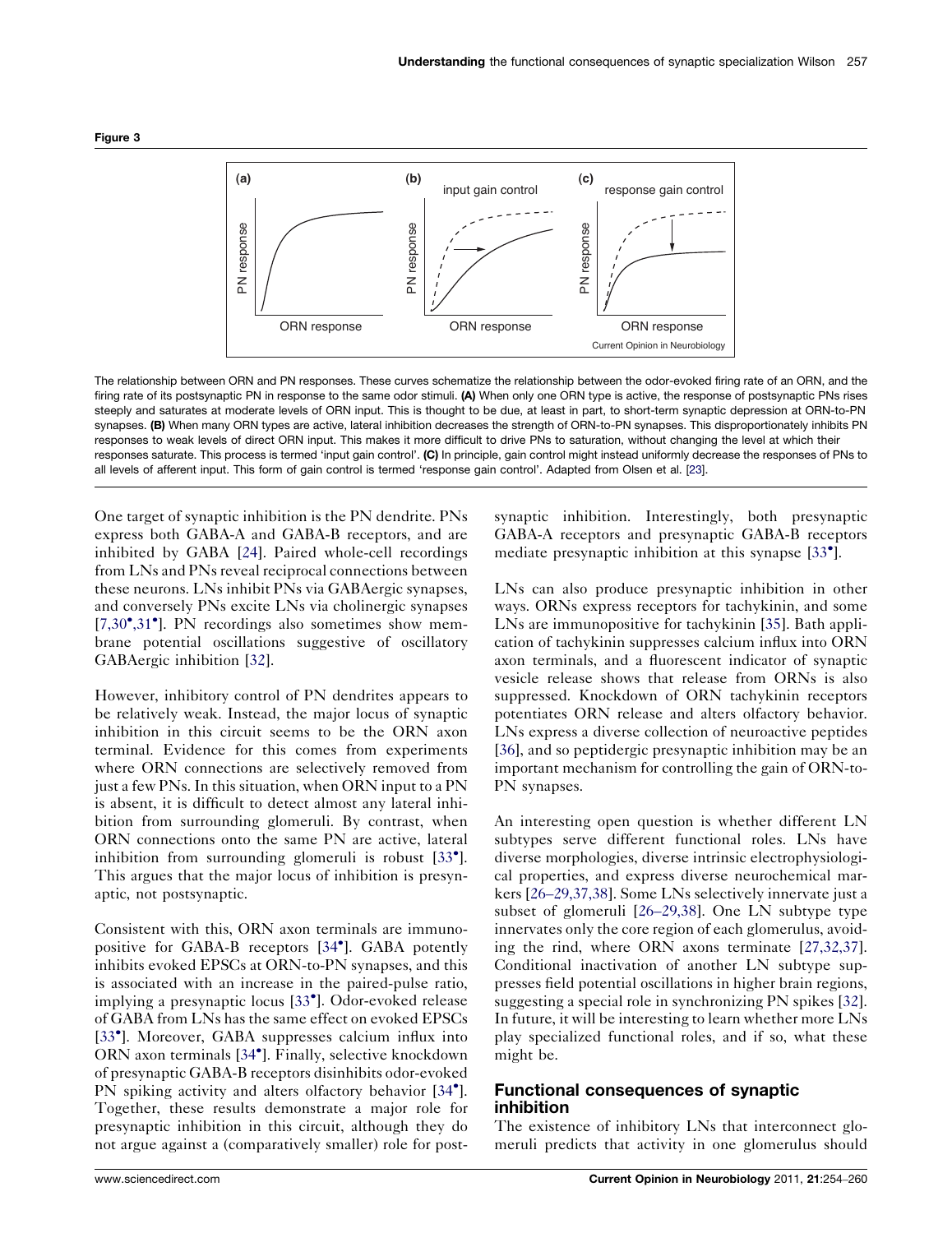tend to suppress activity in other glomeruli. Consistent with this, PN odor responses are suppressed when other glomeruli are coactivated by the same odor stimulus [\[23,39,40](#page-5-0)]. Conversely, PN odor responses are disinhib-ited when other glomeruli are silenced [\[33](#page-6-0)<sup>°</sup>].

Many LNs arborize in most or all glomeruli [26–[29,38](#page-5-0)], and so are likely to pool input from most ORN types. These pan-glomerular (or nearly pan-glomerular) LNs also have presynaptic specializations in all the glomeruli they innervate [[27,28](#page-5-0)]. Thus, we would expect that the level of inhibition in each glomerulus should mirror the level of activity in all glomeruli. Indeed, lateral inhibition grows nearly linearly with the magnitude of total network activity [[23,33](#page-5-0)<sup>\*</sup>]. Lateral inhibition thus represents a form of 'gain control', defined as a negative feedback loop that keeps the output of a system within a given range.

What is the functional consequence of the fact that lateral inhibition is mainly presynaptic? Recall that the ORN-to-PN transformation exhibits a compressive nonlinearity [\(Figure 3](#page-3-0)). This is thought to be due (at least in part) to intrinsic short-term synaptic depression at ORN-to-PN synapses due to vesicle depletion [[15](#page-5-0)<sup>°</sup>]. Presynaptic lateral inhibition decreases release probability, and thus should make it more difficult to deplete vesicles from ORN terminals. However, if the synapse is driven vigorously, it should still be possible to dump the entire readily releasable pool. Thus, we would expect that lateral inhibition should increase the level of direct ORN input that is needed to drive a PN to saturation, without changing the level at which PNs saturate.

As it turns out, this precisely what is observed [\[23](#page-5-0)]. In these experiments, direct ORN input and total ORN input were manipulated independently using carefully chosen odor stimuli. When total ORN input was low, PNs were easily driven to saturation by activating their presynaptic ORNs. When total ORN input was high, it required substantially higher levels of direct ORN input to saturate PNs.

This form of gain control is sometimes known as 'input gain control' ([Figure 3B](#page-3-0)). Its essential feature is that it suppresses postsynaptic responses to weak inputs more than it suppresses responses to strong inputs. This makes it more difficult to saturate postsynaptic responses, while still preserving the full dynamic range available to the postsynaptic neuron. The alternative scenario is that lateral inhibition would uniformly suppress all postsynaptic responses ([Figure 3](#page-3-0)C). This is sometimes known as 'response gain control'.

The computational consequences of lateral inhibition in this circuit have been examined in theoretical studies. Input gain control that scales with total ORN activity improves the ability of a linear classifier to discriminate

between different odor stimuli [\[22,23\]](#page-5-0). This is because it tends to normalize the response of a PN population, such that the total number of spikes in the population is more equal across stimuli. This improves performance because it prevents classifiers from generating false positive responses to off-target stimuli.

By contrast, response gain control ([Figure 3](#page-3-0)C) produces poorer performance [\[23](#page-5-0)]. This is because response gain control compresses the PN dynamic range when the total level of ORN input is strong, and so strong stimuli elicit weak responses in all glomeruli. This makes it difficult for classifiers to generate correct hits while also minimizing false positives. Whereas it is easy to see how a presynaptic mechanism can produce input gain control, theoretical considerations suggest that postsynaptic mechanisms are more likely to produce response gain control [\[41](#page-6-0)]. Thus, the presynaptic or postsynaptic locus of inhibition can potentially have important consequences for the computational capacity of a circuit.

## Synaptic mechanisms of lateral excitation

Although most LNs are immunopositive for GABA, some are instead immunopositive for choline acetyltransferase [[25,28](#page-5-0)]. These interneurons are termed 'excitatory LNs' (eLNs). They form reciprocal synapses with PNs, GABAergic inhibitory LNs (iLNs), and other eLNs  $[30^{\circ}, 31^{\circ}]$  $[30^{\circ}, 31^{\circ}]$  $[30^{\circ}, 31^{\circ}]$ .

Notably, eLNs make specialized synapses with iLNs and PNs. Synapses from eLNs onto iLNs are mixed chemical–electrical synapses. By contrast, synapses from eLNs onto PNs are essentially purely electrical [[30](#page-6-0)°[,31](#page-6-0)°]. There are other examples in the literature of a presynaptic neuron forming specialized synapses onto different types of postsynaptic cells [\[42](#page-6-0)], and this is particularly striking example of this phenomenon.

The eLN network is thought to serve two functions. First, it spreads excitation between PNs in different glomeruli. This should slightly and transiently move all PNs nearer to their spike threshold when odor is present. Indeed, a mutation in a gap junction subunit  $(s \text{hak} B)$  that eliminates eLN synapses onto PNs substantially weakens some PN odor responses [\[31](#page-6-0)<sup>°</sup>], implying that eLN can provide substantial excitatory drive to PNs. In addition, eLNs might help synchronize PN spikes. As a result, the eLN network could improve odor detection when stimuli are weak.

The second proposed function of the eLN network is to excite iLNs. It should be noted that iLNs also receive excitatory drive from PNs and ORNs [[7,30](#page-5-0)°[,31](#page-5-0)°]. However, eLNs are evidently an important source of excitation to iLNs, because genetically eliminating eLN-toiLN synapses impairs the recruitment of GABAergic inhibition onto PNs [\[31](#page-6-0)<sup>°</sup>]. Thus, eLNs may have a role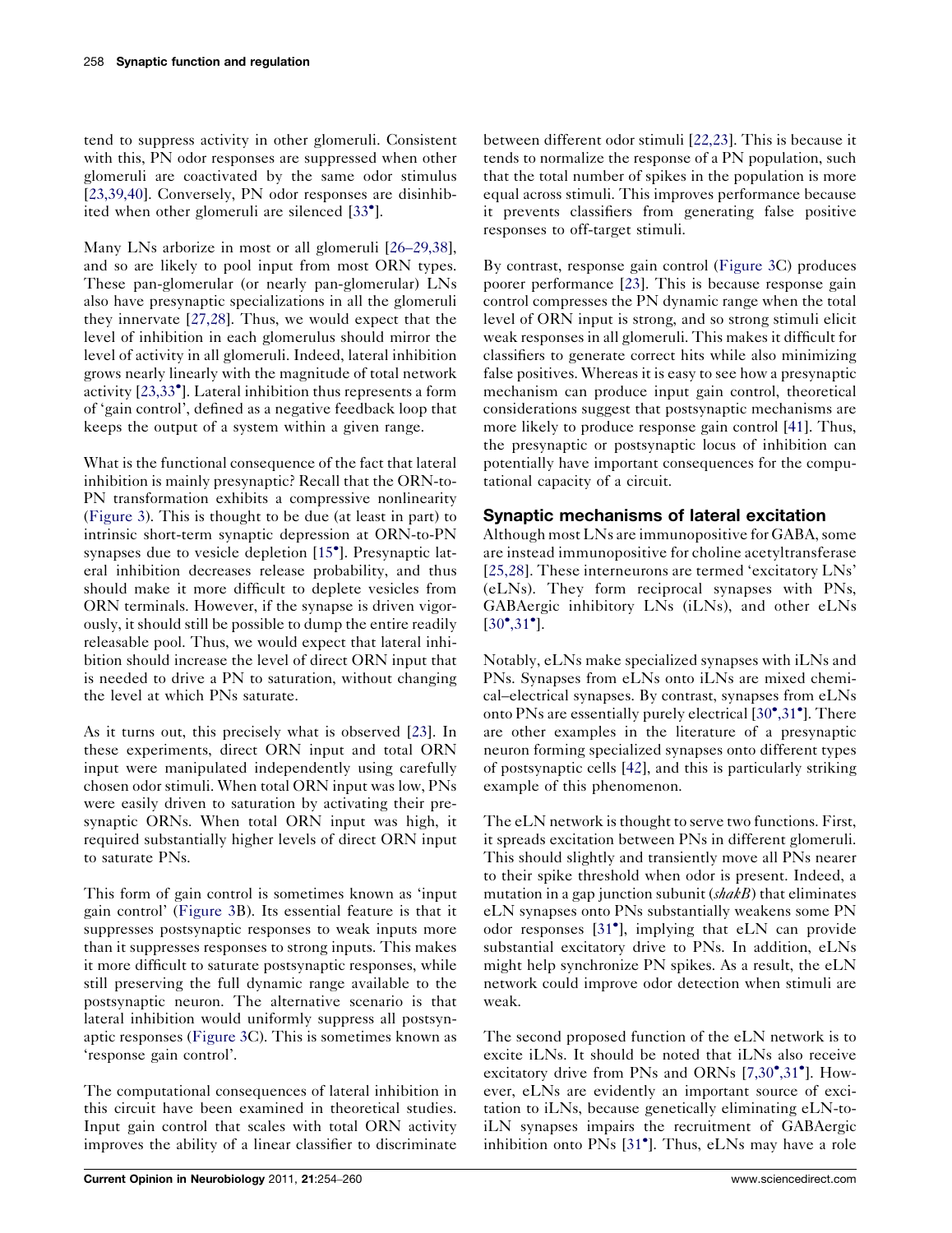<span id="page-5-0"></span>in making sure that inhibition keeps pace with rising afferent excitation.

What is the functional relevance of the finding that eLNs form purely electrical synapses onto PNs? Recurrent excitatory circuits are dangerous because they can easily produce runaway excitation. Electrical connections can help prevent this, because electrical synapses are both inhibitory and excitatory. An electrical connection acts as a shunt which diminishes the effect of a synaptic current on the membrane potential of the cell that receives that synaptic input. Thus, the electrical connections between PNs and eLNs should shunt current away from PNs that are receiving relatively more ORN input, toward PNs that are receiving relatively less ORN input. The redistributive nature of this network may help prevent runaway excitation of the PN population.

#### **Conclusions**

These studies reveal a considerable degree of specialization in the properties of *Drosophila* antennal lobe synapses. Moreover, it is clear that these specializations have implications for the computations this circuit performs. In future, it will be important to harness the power of Drosophila genetics to make more direct causal links between the properties of these synapses, the computational function of this circuit, and the olfactory behaviors of the organism.

#### Acknowledgements

R.I.W. is supported by a research project grant from the NIH (R01 DC008174) and an HHMI Early Career Scientist Award.

#### References and recommended reading

Papers of particular interest, published within the period of review, have been highlighted as:

- of special interest
- •• of outstanding interest
- 1. Walmsley B, Alvarez FJ, Fyffe RE: Diversity of structure and function at mammalian central synapses. Trends Neurosci 1998, 21:81-88.
- 2. Blitz DM, Foster KA, Regehr WG: Short-term synaptic plasticity: a comparison of two synapses. Nat Rev Neurosci 2004, 5:630-640.
- 3. Sterling P, Matthews G: Structure and function of ribbon synapses. Trends Neurosci 2005, 28:20-29.
- 4. Field GD, Sampath AP, Rieke F: Retinal processing near absolute threshold: from behavior to mechanism. Annu Rev Physiol 2005, 67:491-514.
- 5. Marder E, Bucher D: Understanding circuit dynamics using the stomatogastric nervous system of lobsters and crabs. Annu Rev Physiol 2007, 69:291-316.
- 6. Vosshall LB, Wong AM, Axel R: An olfactory sensory map in the fly brain. Cell 2000, 102:147-159.
- 7. Wilson RI, Turner GC, Laurent G: Transformation of olfactory representations in the Drosophila antennal lobe. Science 2004, 303:366-370.
- 8. Rohrbough J, Broadie K: Electrophysiological analysis of synaptic transmission in central neurons of Drosophila larvae. J Neurophysiol 2002, 88:847-860.
- Choi JC, Park D, Griffith LC: Electrophysiological and morphological characterization of identified motor neurons in the Drosophila third instar larva central nervous system. J Neurophysiol 2004, 91:2353-2365.
- 10. Gu H, O'Dowd DK: Cholinergic synaptic transmission in adult Drosophila Kenyon cells in situ. J Neurosci 2006, 26:265-272.
- 11. Olsen SR, Wilson RI: Cracking neural circuits in a tiny brain: new approaches for understanding the neural circuitry of Drosophila. Trends Neurosci 2008, 31:512-520.
- 12. Simpson JH: Mapping and manipulating neural circuits in the fly brain. Adv Genet 2009, 65:79-143.
- 13. Prokop A, Meinertzhagen IA: Development and structure of synaptic contacts in Drosophila. Semin Cell Dev Biol 2006, 17:20-30.
- 14. Gouwens NW, Wilson RI: Signal propagation in Drosophila central neurons. J Neurosci 2009, 29:6239-6249.
- 15. Kazama H, Wilson RI: Homeostatic matching and nonlinear amplification at genetically-identified central synapses. Neuron 2008, 58:401-413.

This was the first study to provide a detailed electrophysiological characterization of a synapse in the Drosophila central nervous system. These results showed that several of the distinctive features of antennal lobe PN odor responses can be potentially accounted for by the specialized properties of ORN-to-PN synapses.

- 16. Gu H, Jiang SA, Campusano JM, Iniguez J, Su H, Hoang AA, Lavian M, Sun X, O'Dowd DK: Cav2-type calcium channels encoded by cac regulate AP-independent neurotransmitter release at cholinergic synapses in adult Drosophila brain. J Neurophysiol 2009, 101:42-53.
- 17. Stocker RF: The organization of the chemosensory system in Drosophila melanogaster: a review. Cell Tissue Res 1994, 275:3-26.
- 18. Kazama H, Wilson RI: Origins of correlated activity in an olfactory circuit. Nat Neurosci 2009, 12:1136-1144
- 19. Abbott LF: Theoretical neuroscience rising. Neuron 2008, 60:489-495.
- 20. Bhandawat V, Olsen SR, Schlief ML, Gouwens NW, Wilson RI: Sensory processing in the Drosophila antennal lobe increases the reliability and separability of ensemble odor representations. Nat Neurosci 2007, 10:1474-1482.
- 21. Hallem EA, Carlson JR: Coding of odors by a receptor repertoire. Cell 2006, 125:143-160.
- 22. Luo SX, Axel R, Abbott LF: Generating sparse and selective third-order responses in the olfactory system of the fly. Proc Natl Acad Sci USA 2010, 107:10713-10718.
- 23. Olsen SR, Bhandawat V, Wilson RI: Divisive normalization in olfactory population codes. Neuron 2010, 66:287-299.
- 24. Wilson RI, Laurent G: Role of GABAergic inhibition in shaping odor-evoked spatiotemporal patterns in the Drosophila antennal lobe. J Neurosci 2005, 25:9069-9079.
- 25. Shang Y, Claridge-Chang A, Sjulson L, Pypaert M, Miesenbock G: Excitatory local circuits and their implications for olfactory processing in the fly antennal lobe. Cell 2007, 128:601-612.
- 26. Das A, Sen S, Lichtneckert R, Okada R, Ito K, Rodrigues V, Reichert H: Drosophila olfactory local interneurons and projection neurons derive from a common neuroblast lineage specified by the empty spiracles gene. Neural Dev 2008, 3:33.
- 27. Okada R, Awasaki T, Ito K: Gamma-aminobuyric acid (GABA)mediated neural connections in the Drosophila antennal lobe. J Comp Neurol 2009, 514:74-91.
- 28. Chou YH, Spletter ML, Yaksi E, Leong JC, Wilson RI, Luo L: Diversity and wiring variability of olfactory local interneurons in the Drosophila antennal lobe. Nat Neurosci 2010, 13:439-449.
- 29. Seki Y, Rybak J, Wicher D, Sachse S, Hansson BS: Physiological and morphological characterization of local interneurons in the Drosophila antennal lobe. J Neurophysiol 2010, 104:1007-1019.